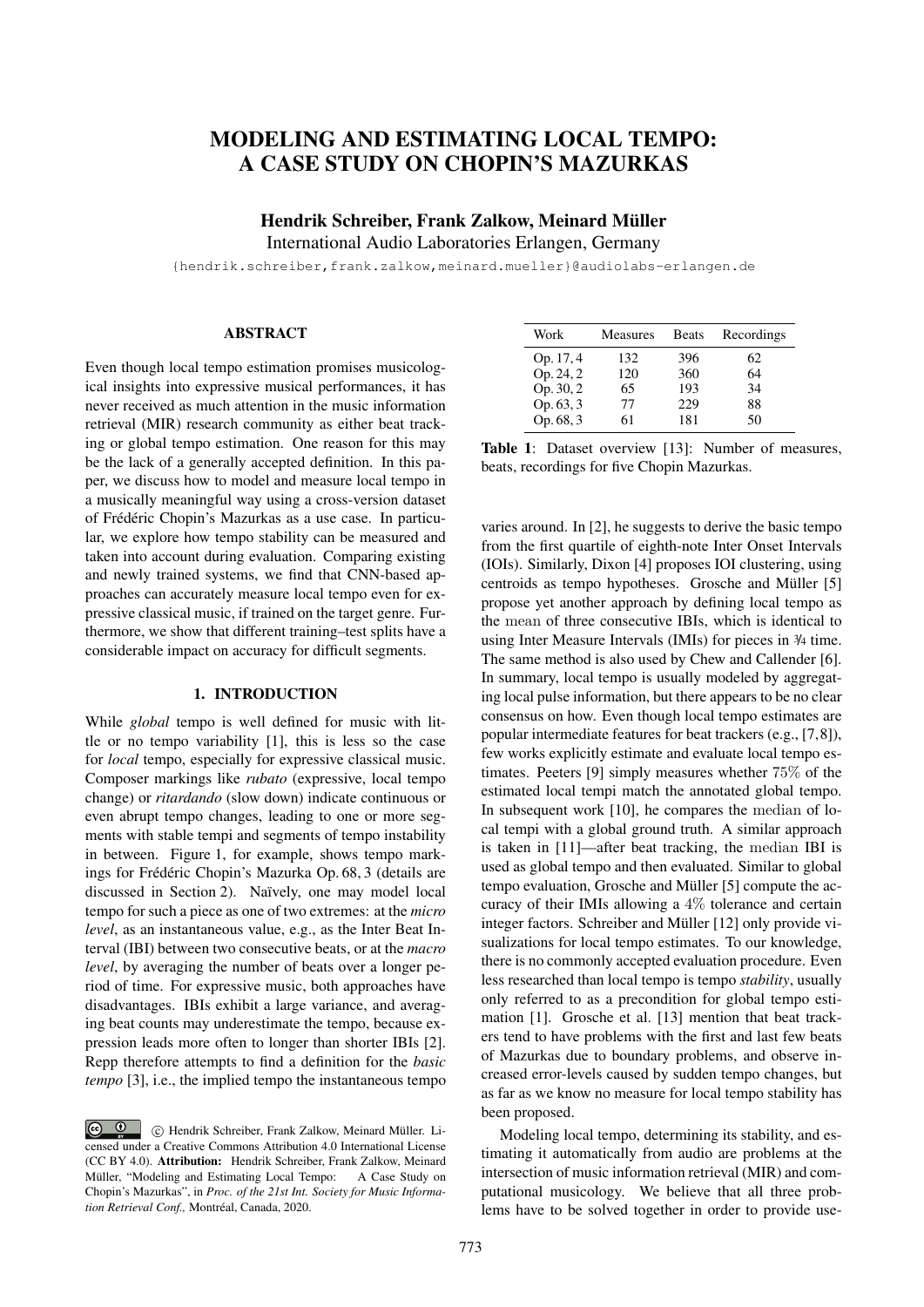



Figure 1: Local reference tempo depending on (a) selection and (b) aggregation functions for Op. 68, 3 (Cohen, 1997) with section boundaries and score tempo markings.

ful tools for computational music performance analysis (MPA) [14]. Such tools can, for example, be used to determine how well a given performance matches the score similar to how it has been done for dynamics [15]. Studies like [16], comparing relative local tempo variations within performance collections, could be enhanced by using absolute tempo information.

Working towards this goal, we investigate how to model local tempo (Section 2) and tempo stability (Section 3) for expressive music using Mazurkas by Chopin. As our main contribution, we estimate local tempi using neural network-based approaches, adapt these approaches to our use case, and explore their behavior and potential (Section 4). In our evaluation, we focus on identifying error classes and sources, and in particular the effect of stability. In Section 5, we discuss our findings and draw conclusions.

# 2. LOCAL TEMPO

Cancino-Chacón et al. [17] see the *global tempo* of a performance as the approximate rate at which musical events happen throughout that performance. In contrast, *local tempo* refers to the rate of events within a smaller time window and can therefore be regarded as local deviation from the global tempo. In accordance with this definition, we are interested in a musically meaningful, single-value description of a segment of limited length. We can define this length musically, e.g., as three consecutive IBIs [5, 6], or physically, e.g., as 6 s or 8 ssegments [9,10]. In either case, we first *select* beat events, because they fall into a time span, and then *aggregate* them. For example, we may use the mean or the median of all IBIs falling into a 4 s interval. One purpose of this aggregation is to be able to largely ignore *expressive timing*, which can be defined as deviations of individual beat events from the local tempo [17], e.g., rolled or arpeggiated chords [18]. Note that, in this work, we are not attempting to find the *most* suitable selection and aggregation functions (see [3]), but merely discuss options and aim to establish a framework that can be used for such an endeavor. To illustrate different choices, we use Chopin's Op. 68, 3 (piano: Cohen, 1997) as an example. It is one of over 2,700 recordings of 49 Mazurkas by Chopin collected by the Mazurka Project.<sup>1</sup> Of all collected recordings, 298 recordings of five Mazurkas have been manually beat-annotated [19]. We refer to this subset as the *Mazurka-5* dataset. It contains between 34 and 88 different versions of each of the five Mazurkas (Table 1).

Our example, Op. 68, 3 (Cohen, 1997), consists of four different musical sections A to D (Figure 1). While the score does not contain section markers,  $2$  it explicitly specifies two tempo changes: at the start of section C from *Allegro, ma non troppo (*♩*=132)* (fast, but not too fast), to *Poco più vivo* (a little more lively), and back to *Tempo I* after the second D-section. Figure 1a depicts the effects of different selection functions using the mean for aggregation. We see that defining local tempo as individual IBIs leads to very high variance. Using three consecutive IBIs smoothes the tempo curve slightly. The shown tempo curves based on 4 s, 8 s, and 12 s segments progressively lead to less variance. While the 4 s tempo curve still follows the phrasing closely (distinct minima at the end of each musical section), this is less the case for the curves based on longer segments. This is especially obvious at the end of the 2<sup>nd</sup> B section at 38 s.

Figure 1b shows the differences between using mean and median as aggregation function. The tempo curves for mean show local over-smoothing in transitional sections, leading to a triangular shape in the more lively CDDsection from  $50 - 60$  s. Because of the edge-preserving property of median-filtering, the median curve captures sudden tempo changes better. The CDD-section resembles a rectangle, i.e., a high tempo plateau. At the same time, the local minimum at the end of the  $2<sup>nd</sup>$  B disappears. Thus, the median curve corresponds to the composer's markings.

So far we first selected IBIs, aggregated them, and then converted the result to BPM (selection  $\rightarrow$  aggregation  $\rightarrow$ conversion: sac). As an alternative, we could have first converted IBIs to BPM and then aggregated them (selection  $\rightarrow$  conversion  $\rightarrow$  aggregation: sca). When using mean, the result is not the same. For sections with changing tempo (Figure 1b,  $30 - 70$  s), local tempo values are lower when we first average and then convert (sac, solid red line) as opposed to first convert and then average (sca, dotted red line). Note that the median is unaffected by this issue.

<sup>1</sup> http://www.mazurka.org.uk/

<sup>2</sup> Section markers were added by us to allow an easier discussion.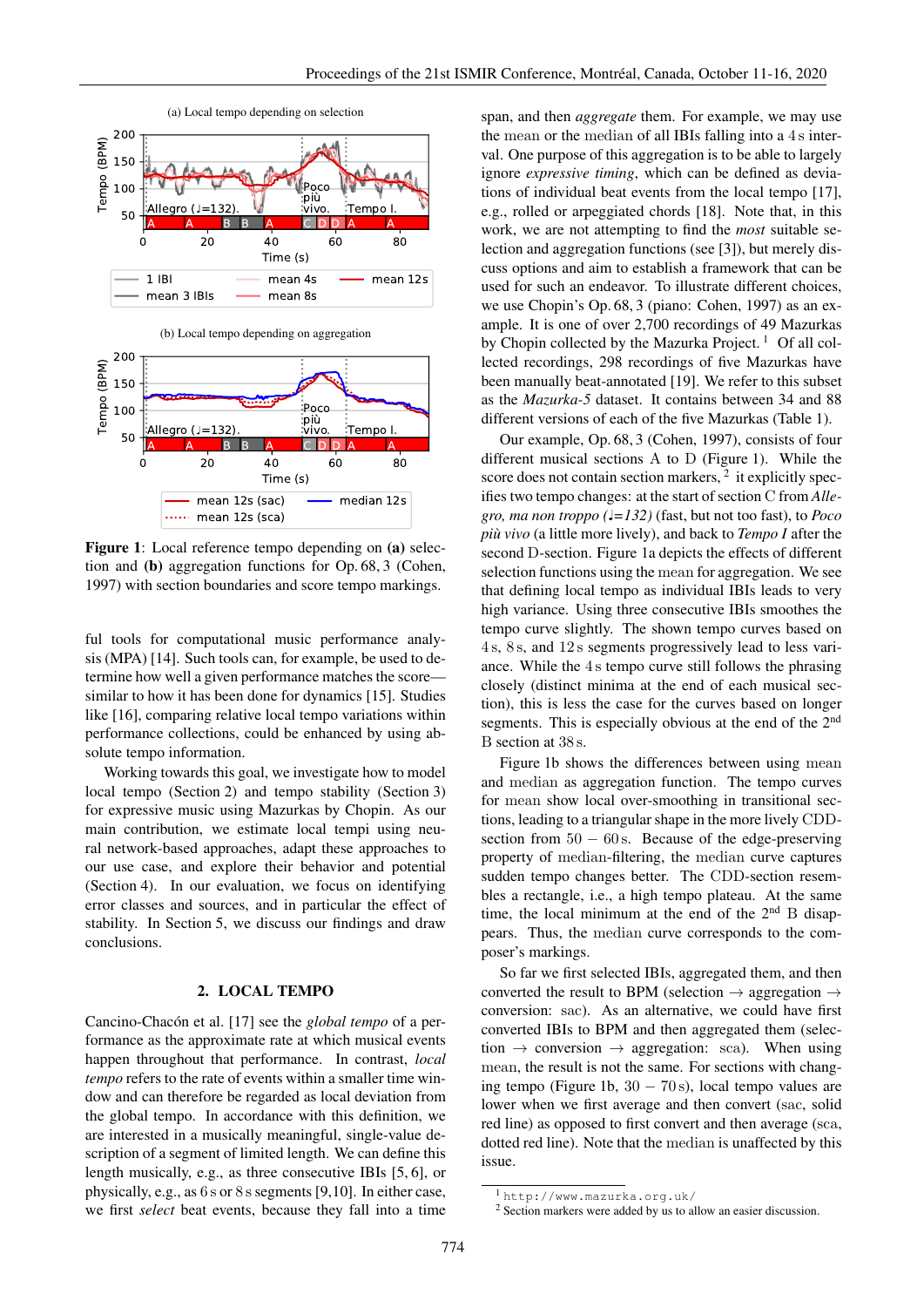

Figure 2: (a) Per recording normalized tempo distribution with percentage of values between 0.96 and 1.04 (lightblue area). (b) Local tempo (blue line) and stability  $(c_{var})$ for Op. 68, 3 (Cohen, 1997).  $c_{\text{var}}$  based either on IBIs (gray line), the (sampled) median tempo over 12 s intervals (dashed red line), or the averaged local  $c_{\text{var}}$  over 12 s segments of median tempi (solid red line). (c) Percentage of recordings with  $c_{\text{var}} \leq \tau$ .

#### 3. TEMPO STABILITY

For the evaluation of global tempo estimation one typically requires recordings with approximately constant tempi [1], i.e., a certain degree of tempo stability. Since local tempo estimation is in fact global tempo estimation for very short segments, we seek to quantify local tempo stability in order to conduct an informed evaluation of our experiments in Section 4. As a first approach to describe tempo stability quantitatively on the intra-track level, we convert all *Mazurka-5* IBIs to tempo values and normalize them by dividing by their respective track's average. Figure 2a depicts the resulting normalized histogram.<sup>3</sup> Only 15.5% of the *Mazurka-5*'s normalized tempi are in the interval between 0.96 and 1.04—the often used  $\pm 4\%$  tolerance interval for stable tempi [1]. For comparison, 90.9% of the *Ballroom* [1,20] dataset's normalized tempi are in the same interval. Obviously, the two datasets are very different w.r.t. intra-track tempo stability.

While the  $\pm 4\%$  interval is illustrative when categoriz-

ing stable vs. unstable, it is a rather arbitrary threshold. Arguably, the standard deviation of a track's normalized tempi is better suited to describe intra-track tempo variability. It is identical to the coefficient of variation,  $4$  which is defined as the ratio between the standard deviation  $\sigma$  and the mean  $\mu$ :

$$
c_{\text{var}} = \frac{\sigma}{\mu}.\tag{1}
$$

We show this IBI-based  $c_{\text{var}}$ -value for our example Op. 68, 3 (Cohen, 1997) as a horizontal gray line in Figure 2b. As discussed in Section 2, instantaneous tempo values like IBIs tend to overestimate the variance of a musically meaningful local tempo for expressive music. From a musical point of view, it is therefore more appropriate to analyze tempo stability of Mazurkas not based on individual IBIs, but on the basic tempo, which—*for the purpose of this discussion*—we approximate with the median tempo over 12 s segments (Figure 2b, blue line). Sampling the local median tempo allows us to calculate an arguably more appropriate  $c_{\text{var}}$  (Figure 2b, dashed red line), which lies well below the gray line, indicating higher stability. This however, still ignores the fact that Mazurkas may contain multiple sections with stable but different tempi. We can take this into account by calculating local coefficients of variation for short segments of the median-based tempo curve. The solid red curve in Figure 2b shows the results for overlapping 12 s-segments. For most of the recording it is very low. Only in the transitional regions, at the beginning and end of the CDD-section, we see higher values. Note that by averaging the local  $c_{\text{var}}$  we can obtain a measure for intra-*segment* stability, while the two track-level cvar measures represent intra-*track* stability. Figure 2c depicts how many recordings of our dataset have a  $c_{\text{var}}$  below a threshold  $\tau$  for all three ways of calculating it. The comparison shows that for *Mazurka-5* intra-segment variability is far smaller than intra-track variability.

#### 4. EXPERIMENTS

We now investigate how different local tempo estimation systems perform when tested with *Mazurka-5*. We consider the following systems: The RNN-based beat tracking system  $\text{Böck}^5$  [21] (estimated beats are aggregated identically to the ground truth), the CNN-based tempo estimation system DeepTemp <sup>6</sup> [22], and the system DT-Maz, which is set up identically to DeepTemp, but has been trained on *Mazurka-5* recordings instead of Pop/Rock, EDM, and Ballroom music. Based on our observations in Section 2 and informal experiments with several segment lengths, we model the local tempo with medianaggregated IBIs from  $11.9 s$  segments.<sup>7</sup> As mentioned in Section 2, we do not claim that this is the best possible selection or aggregation, but a reasonable configuration.

<sup>3</sup> The comb pattern is a consequence of the 10 ms resolution of the original annotations.

<sup>4</sup> Also known as CV or relative standard deviation (RSD).

<sup>5</sup> https://github.com/CPJKU/madmom with default parameters.

<sup>&</sup>lt;sup>6</sup> Scaled with model sizing parameter  $k = 16$ , see [22] for details.

<sup>7</sup> We chose 11.9 s instead of the previously used 12 s for practical reasons. The system DeepTemp is already trained on 11.9 s.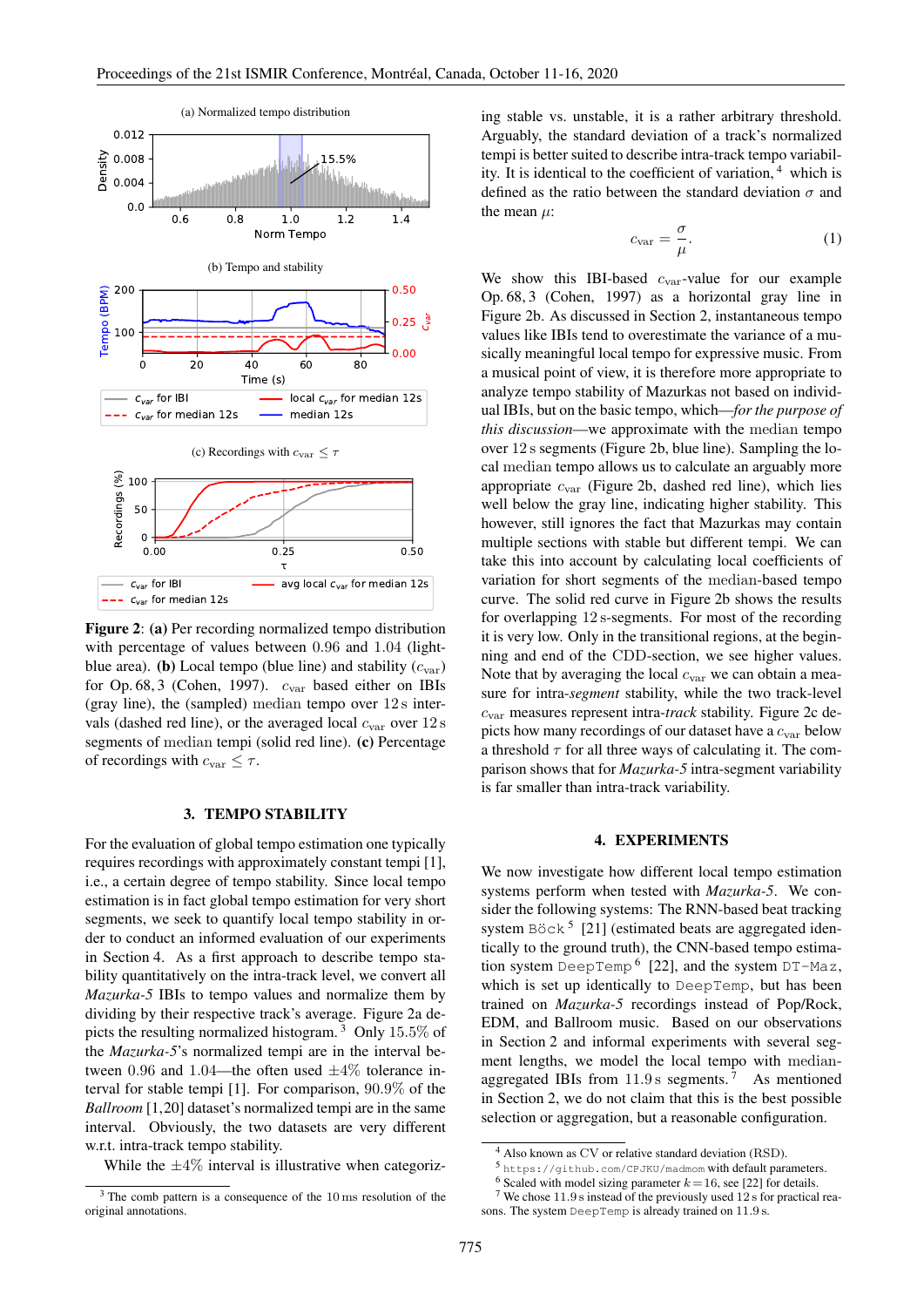

Figure 3: Dataset splitting into training, validation, and test sets.

#### 4.1 Setup

We trained DT-Maz from scratch <sup>8</sup> on *Mazurka-5* recordings using 5-fold cross validation with two different kinds of splits, M for Mazurka and V for version (or performance). For M, each split contains all versions of one Mazurka (Figure 3a). For V, each split consists of a disjoint 5<sup>th</sup> of all versions of each of the five Mazurkas (Figure 3b). During training, three splits were used as training data and one for validation. The remaining  $5<sup>th</sup>$  split was used for testing. Each split was used exactly once for validation or testing. We refer to the models trained on M-splits as  $DT-Ma z_M$  and to the V-split models as  $DT-Ma z_V$ . The employed training procedure was very similar to [12]. Audio is first converted to mel-magnitude-spectrograms. Then samples with the dimensions  $F \times T$  are used as network input.  $F = 40$  being the number of frequency bins covering the frequency range  $20-5,000$  Hz, and  $T = 256$  being the number of time frames with a length of 46 ms per frame, corresponding to 11.9 s. We further use scale & crop data augmentation [12] with time scale factors drawn from  $\mathcal{N}(1, 0.1)$ , but limited to [0.7, 1.3] to avoid extreme distortions. After augmentation, samples are standardized to zero mean and unit variance. Like [12], we use categorical crossentropy as loss, because we cast tempo estimation as a classification problem, predicting tempo as one of 256 linearly spaced classes ranging from 30 to 255 BPM.<sup>9</sup> Adam [23] is used as optimizer with a batch size of 32 and an initial learning rate of 0.001. The rate is halved once the validation loss stops improving and training is continued with the best performing model up to that point (stepwise annealing). We repeat this at most 10 times. If reduction does not lead to a lower validation loss three times in a row, training is stopped. To avoid overfitting to longer recordings, we ensure that samples from all training recordings are presented with the same frequency.

#### 4.2 Evaluation

To evaluate, we estimate the tempo for a sliding segment with length 11.9 s (256 frames) and a hop size of 186 ms (4 frames) over all recordings. As metric we use  $ACC<sub>1</sub>$  (tempo accuracy) and  $ACC<sub>2</sub>$  (accuracy allowing so-called *octave errors*, i.e., estimates that are wrong by the factor 2,  $\frac{1}{2}$ , 3 or  $\frac{1}{3}$  from the global tempo estimation



Figure 4: (a) Local  $ACC<sub>1</sub>$  and  $ACC<sub>2</sub>$  depending on accuracy tolerance. (b) Density estimation for OE. (c) Local  $ACC_1$  and  $ACC_2$  for the five Mazurkas. (d) Local  $ACC_1$ and  $ACC<sub>2</sub> considering  $c_{var}$  ranges. (e) Accuracies for seg$ ments with  $c_{\text{var}} < 0.025$ .

task [1], which are meant for music with low intra-track tempo variability. This is reasonable, because we apply the metric locally for each segment, so that the tolerance does not have to correspond to intra-track, but to intrasegment variability, and as we have shown in Section 3, intra-segment variability is relatively low. Nevertheless, we consider the typical 4% tolerance an arbitrary threshold and therefore plot accuracy values for the tolerance interval

<sup>8</sup> Transfer learning on the DeepTemp model led to similar results.

<sup>&</sup>lt;sup>9</sup> For an eventual performance analysis, one may want to rescale estimates logarithmically, as suggested in [6].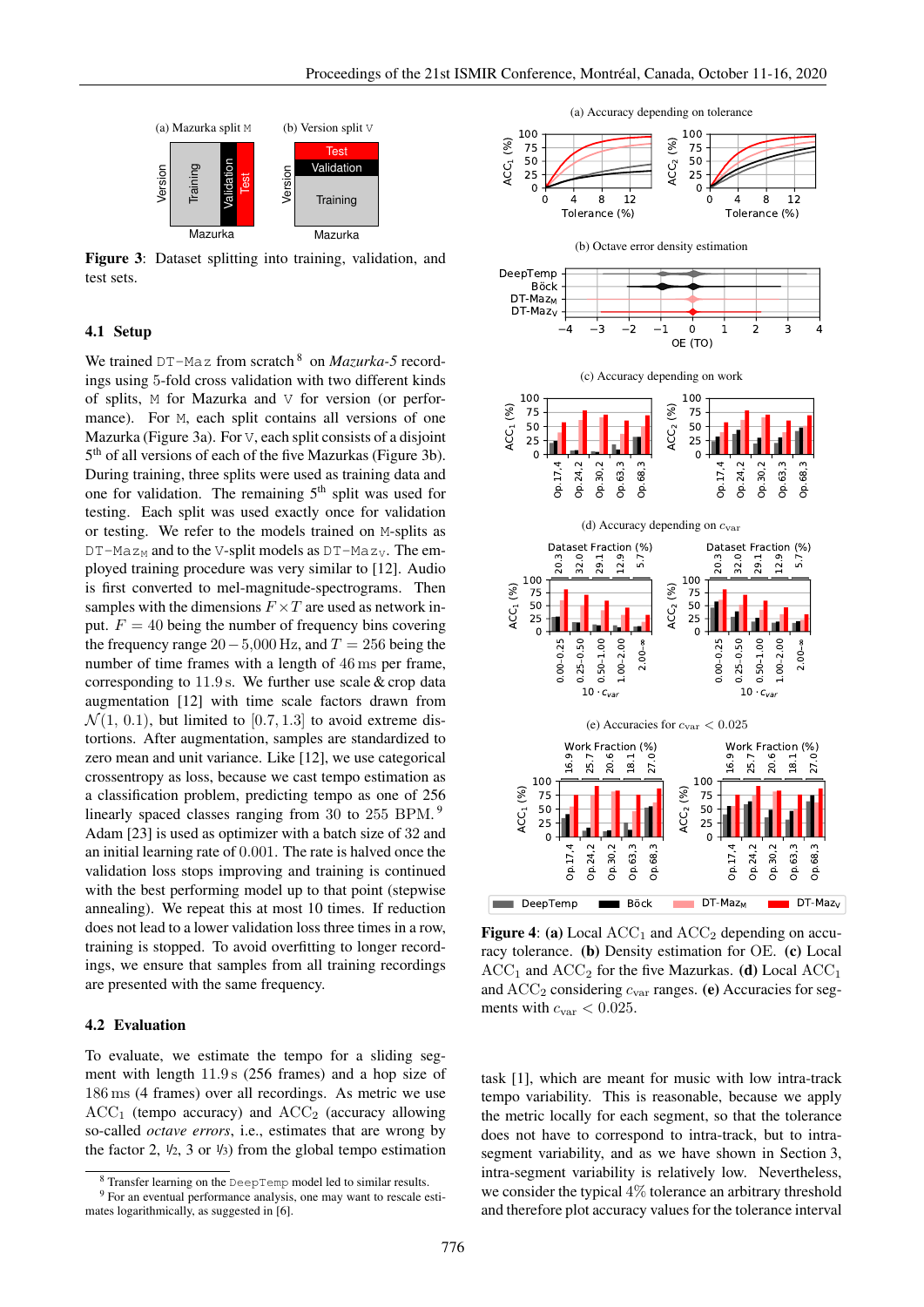

Figure 5: (top) Sweet octaves in light-blue. Local tempo histograms in dark-blue. (bottom) Estimates of generalized additive models fit to OE/tempo-pairs

0−15% in Figure 4a. For both variants of DT-Maz, ACC<sup>1</sup> values are higher than for the other systems, regardless of tolerance. Not surprisingly,  $ACC<sub>1</sub>$  values are also generally higher for higher tolerances. <sup>10</sup> The best performing system for the tolerances 4%, 8%, and 12% is  $DT-MaZ_V$ with remarkable  $64.6\%, 86.4\%,$  and  $93.5\%$ . The worst performing system is Böck, with 16.8%, 24.8%, and 29.7%. For  $ACC<sub>2</sub>$  the best performing system is also  $DT-Ma z_V$ with 64.8%, 86.8%, and 94.0%, and the worst performing system is DeepTemp with 27.3%, 47.5%, and 61.2%. In the following paragraphs we discuss the most prominent errors, namely octave errors, tempo stability related errors, and problems with specific musical properties.

Tempo Octave. Using violin plots, Figure 4b depicts kernel density estimates (KDE) of the octave error OE defined as

$$
OE(y, \hat{y}) = \log_2 \frac{\hat{y}}{y},\tag{2}
$$

with  $y, \hat{y} \in \mathbb{R}_{>0}$  as the ground truth and estimate. Identifiable by the very dense section around −1 Tempo Octaves (TO), DeepTemp and Böck suffer most from underestimating the actual tempo. As Figure 4c shows, octave errors are not evenly distributed among the five Mazurkas. Op. 24, 2 and Op. 30, 2 are much more affected than the other three. This can be partially explained by the fact that on average versions for Op. 24, 2 and Op. 30, 2 are much faster. Their *sweet octaves* [24], i.e., the tempo octave most tempo values are in, are [116, 232) and [112, 224) BPM, while the sweet octaves for Op. 17, 4, Op. 63, 3, and Op. 68, 3 are [72, 144), [86, 172), and [81, 162) BPM (Figure 5, top). A closer investigation shows that for the tested Mazurkas, both DeepTemp and Böck lean towards negative octave errors for higher tempi, revealing an *octave bias* [24]. This is visualized in Figure 5, bottom. It shows the estimates of generalized additive models (GAM) that are fit to measured OE per reference tempo. It illustrates what kind of estimation error we can expect depending on a given true tempo. For tempi greater than 100 BPM, Böck and DeepTemp tend to suffer from negative octave errors.

Stability. Figure 4d shows that accuracy is higher when considering only segments with low  $c_{\text{var}}$ -values– our proxy for tempo variability. When only considering relatively stable segments with  $c_{\text{var}} < 0.025$  (Figure 4e), the accuracy scores for all five Mazurkas increase substantially. The comparison of  $DT-Maz_M$  and  $DT-Maz_V$  shows that  $DT-Maz_M$  performs much worse for some Mazurkas (Op. 17, 4, Op. 63, 3, and Op. 68, 3) than  $DT-Ma z_V$ . Apparently, differences in stability cannot fully explain differences in accuracy for the five works.

Musical Properties. We have seen in Figure 4e that even for stable segments,  $DT-Ma_{Z_V}$  performs better than  $DT-Maz_M$ . To find out why, we exploit beat annotations for each recording of the five Mazurkas. They allow us to compute stability and the absolute octave error  $|OE|$ for 11.9 s segments with a beat at their center, i.e., stability and error on a musical time axis. Using musical time, we can summarize errors and stability measures *crossversion* by averaging per beat over all recordings of a given Mazurka. Figure 6 shows the results for Op. 17, 4 and as expected, the  $\overline{c_{\text{var}}}$ -curve roughly correlates with errors by both DT-Maz<sub>M</sub> and DT-Maz<sub>V</sub>. For DT-Maz<sub>M</sub> we see four additional peaks around beats 42, 89, 162, and 305 (highlighted in light-blue). These peaks loosely correlate with the occurrence of dense mixtures of ornamented beats (red) and weak bass beats (cyan), i.e., piece-dependent musical properties (classification from [13]), which are apparently the main reason for the difference in accuracy. Trained on the V-split,  $DT-Maz_V$  was able to learn piece-specific musical properties and generalize them across versions. This implies that expecting  $DT-Ma z_M$ 's accuracy levels is more realistic when using either model on unseen Mazurkas.

# 5. DISCUSSION AND CONCLUSIONS

With five of Chopin's Mazurkas as use case, we have shown that local tempo for expressive music can be modeled using median aggregated IBIs, and tempo stability can be measured using the coefficient of variation  $(c_{\text{var}})$  of local tempo values. Using these tools, we have found that the five Chopin Mazurkas exhibit high intra-track tempo variability, but low intra-segment variability, i.e., the local tempo is relatively stable and thus musically meaningful. This has allowed us to conduct a local tempo estimation experiment. As was to be expected, a standard beat-tracker like Böck and a tempo estimation CNN like DeepTemp—trained on Pop, EDM, and Ballroom music—perform relatively poorly for Mazurkas. Even when ignoring tempo octave errors, the results are by far inferior to those achieved by the same kind of CNN as DeepTemp, but trained on recordings from the target genre. It is reasonable to assume that training the Böck system on Mazurkas would also improve performance substantially—at the price of a strong genre bias. More interestingly, we have been able to confirm a relationship between estimation accuracy and tempo stability measured in cvar. Arguably, segments with a very high  $c_{\text{var}}$  may not have a meaningful local tempo and should therefore be excluded from local tempo evaluation. Another valuable insight results from the comparison of local accuracy results for DT-Maz-models trained on either the piece-wise M- or the performance-wise V-split. It

 $10$  To keep the evaluation concise, the reported local accuracy in all following accuracy figures use 4% tolerance.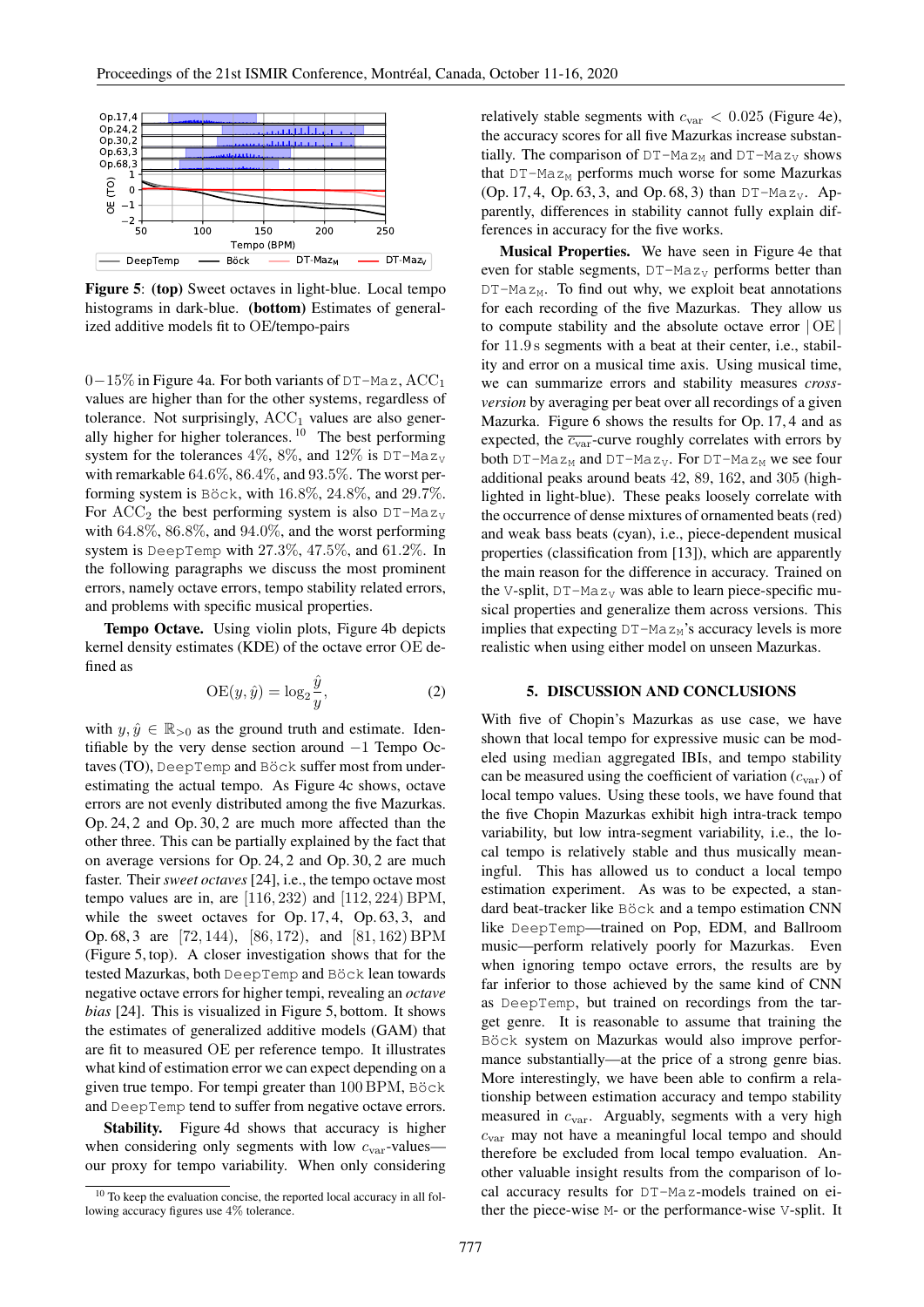

**Figure 6:** Averaged  $c_{\text{var}}$  and  $|\text{OE}|$  for Op. 17, 4 around beats with classifications from [13]: non-event beats (black ), boundary beats (blue  $\blacksquare$ ), ornamented beats (red  $\blacksquare$ ), and weak bass beats (cyan  $\blacksquare$ ). High-error sections, unexplained by tempo instability, are highlighted in light-blue.

allows identification of piece-specific, musically difficult passages. When training and testing on the V-split, the network apparently has a chance to learn these piece-specific features not covered by data augmentation. One might also argue,  $DT-Ma_{ZV}$  overfits to the pieces ("cover song effect" [25]). While usually seen as a negative effect, we exploit this to learn about our dataset by contrasting results with  $DT-Maz_M$ .

As with all deep learning systems, performance depends largely on the training data. For a production system, one is therefore well advised to use a larger and more diverse training set than we did in this case study.

# 6. FUTURE WORK

We consciously refrained from attempting to find ideal segment lengths and aggregation functions. We would therefore welcome studies on larger corpora of expressive music that search for optimal selection and aggregation functions as well as cvar ranges useful for meaningful evaluations.

Additional Material. Trained models are available at https://github.com/hendriks73/tempo-cnn

Acknowledgments. This work was supported by the German Research Foundation (DFG MU 2686/10-1). The International Audio Laboratories Erlangen are a joint institution of the Friedrich-Alexander-Universität Erlangen-Nürnberg (FAU) and Fraunhofer Institute for Integrated Circuits IIS. The authors gratefully acknowledge the compute resources and support provided by the Erlangen Regional Computing Center (RRZE).

# 7. REFERENCES

- [1] F. Gouyon, A. P. Klapuri, S. Dixon, M. Alonso, G. Tzanetakis, C. Uhle, and P. Cano, "An experimental comparison of audio tempo induction algorithms," *IEEE Transactions on Audio, Speech, and Language Processing*, vol. 14, no. 5, pp. 1832–1844, 2006.
- [2] B. H. Repp, "Diversity and commonality in music performance: An analysis of timing microstructure in Schumann's "Träumerei"," *The Journal of the Acoustical Society of America*, vol. 92, no. 5, pp. 2546–2568, 1992.
- [3] ——, "On determining the basic tempo of an expres-

sive music performance," *Psychology of Music*, vol. 22, no. 2, pp. 157–167, 1994.

- [4] S. Dixon, "Automatic extraction of tempo and beat from expressive performances," *Journal of New Music Research*, vol. 30, pp. 39–58, 2001.
- [5] P. Grosche and M. Müller, "Extracting predominant local pulse information from music recordings," *IEEE Transactions on Audio, Speech, and Language Processing*, vol. 19, no. 6, pp. 1688–1701, 2011.
- [6] E. Chew and C. Callender, "Conceptual and experiential representations of tempo: effects on expressive performance comparisons," in *Proceedings of the International Conference on Mathematics and Computation in Music (MCM)*. Springer, 2013, pp. 76–87.
- [7] D. P. Ellis, "Beat tracking by dynamic programming," *Journal of New Music Research*, vol. 36, no. 1, pp. 51– 60, 2007.
- [8] A. Gkiokas, V. Katsouros, G. Carayannis, and T. Stafylakis, "Music tempo estimation and beat tracking by applying source separation and metrical relations," in *Proceedings of the IEEE International Conference on Acoustics, Speech, and Signal Processing (ICASSP)*, Kyoto, Japan, 2012, pp. 421–424.
- [9] G. Peeters, "Time variable tempo detection and beat marking," in *Proceedings of the International Computer Music Conference (ICMC)*, Barcelona, Spain, 2005.
- [10] ——, "Template-based estimation of time-varying tempo," *EURASIP Journal on Advances in Signal Processing*, 2007.
- [11] J. L. Oliveira, F. Gouyon, L. G. Martins, and L. P. Reis, "IBT: A real-time tempo and beat tracking system," in *Proceedings of the International Society for Music Information Retrieval Conference (ISMIR)*, Utrecht, The Netherlands, 2010, pp. 291–296.
- [12] H. Schreiber and M. Müller, "A single-step approach to musical tempo estimation using a convolutional neural network," in *Proceedings of the International Society for Music Information Retrieval Conference (ISMIR)*, Paris, France, 2018, pp. 98–105.
- [13] P. Grosche, M. Müller, and C. S. Sapp, "What makes beat tracking difficult? A case study on Chopin